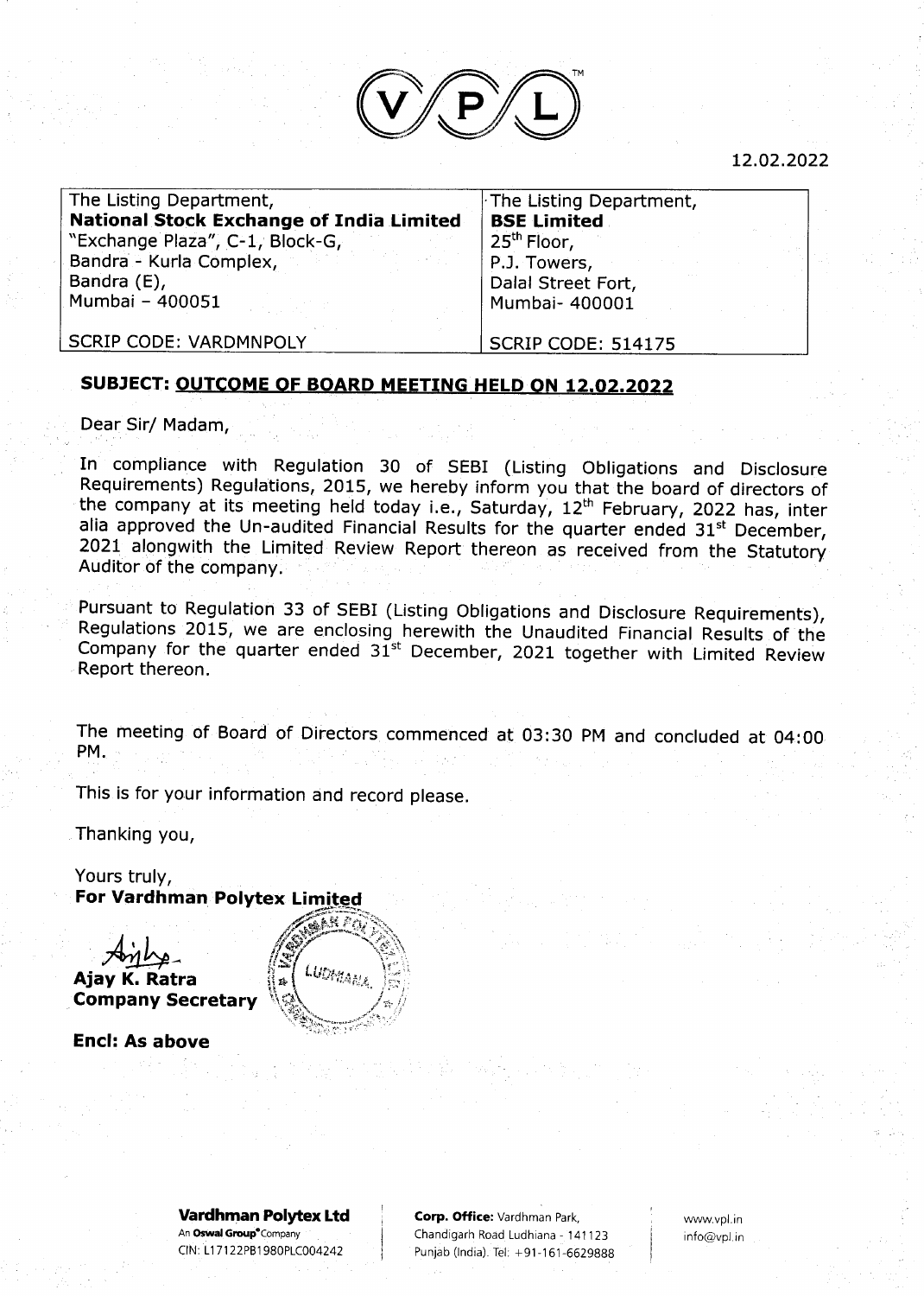## **VARDHMAN POLYTEX LTD.**

## Regd. Office : 'Vardhman Park, Chandigarh Road, Ludhiana - 141123'

## CIN: L17122PB1980PLC 004242, PHONES: 0161-2685301-04, 6629888, FAX : 6629988, E-Mail- info@vpl.in, Web: www.vpl.in

STATEMENT OF UNAUDITED FINANCIAL RESULTS FOR THE NINE MONTH AND QUARTER ENDED 31st DECEMBER, 2021

|                | (Rs. In Lakh)                                     |                  |           |                  |                         |                  |                |                     |                         |                  |                         |                  |                |  |
|----------------|---------------------------------------------------|------------------|-----------|------------------|-------------------------|------------------|----------------|---------------------|-------------------------|------------------|-------------------------|------------------|----------------|--|
|                |                                                   | Standalone       |           |                  |                         |                  |                | <b>Consolidated</b> |                         |                  |                         |                  |                |  |
|                |                                                   | Quarter ended    |           |                  | <b>Nine Month ended</b> |                  | Year ended     | Quarter ended       |                         |                  | <b>Nine Month ended</b> |                  | Year ended     |  |
|                | SI. No Particulars                                | 31st Dec         | 30th Sep  | 31st Dec         | 31st Dec                | 31st Dec         | 31st March     | 31st Dec            | 30th Sep                | 31st Dec         | 31st Dec                | 31st Dec         | 31st March     |  |
|                |                                                   | 2021             | 2021      | 2020             | 2021                    | 2020             | 2021           | 2021                | 2021                    | 2020             | 2021                    | 2020             | 2021           |  |
|                |                                                   | <b>Unaudited</b> | Unaudited | <b>Unaudited</b> | <b>Unaudited</b>        | <b>Unaudited</b> | <b>Audited</b> | <b>Unaudited</b>    | <b>Unaudited</b>        | <b>Unaudited</b> | <b>Unaudited</b>        | <b>Unaudited</b> | <b>Audited</b> |  |
|                |                                                   |                  |           |                  |                         |                  |                |                     |                         |                  |                         |                  |                |  |
| -1             | Revenue from operations                           | 24,400.32        | 21,501.52 | 15,107.03        | 65,053.55               | 31,437.09        | 50,827.91      | 24,400.32           | 21,513.12               | 15,112.03        | 65.071.12               | 31,455.14        | 50,852.39      |  |
| $\overline{2}$ | Other income                                      | 77.95            | 109.11    | 65.63            | 246.68                  | 196.19           | 259.71         | 77.94               | 113.66                  | 65.63            | 251.23                  | 196.19           | 259.70         |  |
| 3              | Total Income (1+2)                                | 24,478.27        | 21,610.63 | 15,172.66        | 65,300.23               | 31,633.28        | 51,087.62      | 24,478.26           | 21,626.78               | 15,177.66        | 65,322.35               | 31,651.33        | 51,112.09      |  |
| 4              | <b>Expenses</b>                                   |                  |           |                  |                         |                  |                |                     |                         |                  |                         |                  |                |  |
|                | A) Cost of material consumed                      | 18,820.67        | 15,901.64 | 11,679.13        | 48,745.12               | 23,829.88        | 36,676.55      | 18,820.67           | 15,901.64               | 11,679.13        | 48,745.12               | 23.829.86        | 36,676.54      |  |
|                | B) Purchase of traded goods                       | 2.06             |           | 1.45             | 2.06                    | 69.56            | 69.56          | 2.06                |                         | 1.45             | 2.06                    | 69.55            | 69.56          |  |
|                | C) Changes in inventories of finished goods,      | 22.99            | (421.81)  | (53.21)          | (1,844.03)              | 24.96            | 423.81         | 22.98               | (421.81)                | (53.21)          | (1,844.04)              | 24.97            | 423.82         |  |
|                | stock in trade and work in progress               |                  |           |                  |                         |                  |                |                     |                         |                  |                         |                  |                |  |
|                | D) Employee benefit expense                       | 1,403.55         | 1,404.03  | 1,135.31         | 4,127.86                | 2,630.44         | 3,869.91       | 1,403.56            | 1,405.00                | 1,136.97         | 4,130.56                | 2,634.93         | 3,875.67       |  |
|                | E) Finance costs                                  | 1,582.25         | 1,576.35  | 1,106.17         | 4.679.92                | 4.295.89         | 5.900.79       | 1,582.26            | 1,576.35                | 1,106.17         | 4,679.92                | 4.295.88         | 5,900.78       |  |
|                | F) Depreciation and amortisation expense          | 343.69           | 347.68    | 364.70           | 1,040.09                | 1,098.30         | 1,453.66       | 343.67              | 350.57                  | 349.67           | 1,045.96                | 1,106.96         | 1,465.23       |  |
|                | G)Power & Fuel Cost                               | 1,780.30         | 1,814.02  | 1,587.25         | 5,269.95                | 3,503.37         | 5.029.98       | 1,780.30            | 1,814.02                | 1,587.25         | 5.269.95                | 3,503.37         | 5,029.98       |  |
|                | H) Other Expenditure                              | 1,169.17         | 1,176.23  | 783.53           | 4,157.95                | 1,731.62         | 3,332.57       | 1,169.17            | 1,183.26                | 783.56           | 4,165.82                | 1,735.26         | 3,338.66       |  |
|                | <b>Total Expenses</b>                             | 25,124.68        | 21,798.14 | 16,604.33        | 66,178.92               | 37,184.02        | 56,756.83      | 25,124.67           | 21,809.03               | 16,590.99        | 66,195.35               | 37,200.78        | 56,780.24      |  |
| 5.             | Profit from operations before tax and             | (646.41)         | (187.51)  | (1,431.67)       | (878.69)                | (5,550.74)       | (5,669.21)     | (646.41)            | (182.25)                | (1, 413.33)      | (873.00)                | (5,549.45)       | (5,668.15)     |  |
|                | exceptional items (3-4)                           |                  |           |                  |                         |                  |                |                     |                         |                  |                         |                  |                |  |
| 6              | Exceptional items : Income / (Loss)               |                  |           |                  |                         |                  |                |                     |                         |                  |                         |                  |                |  |
| 7              | Profit/(Loss) before tax and after exceptional    | (646.41)         | (187.51)  | (1,431.67)       | (878.69)                | (5,550.74)       | (5,669.21)     | (646.41)            | (182.25)                | (1, 413.33)      | (873.00)                | (5,549.45)       | (5,668.15)     |  |
|                | items (5-6)                                       |                  |           |                  |                         |                  |                |                     |                         |                  |                         |                  |                |  |
|                |                                                   |                  |           |                  |                         |                  |                |                     |                         |                  |                         |                  |                |  |
| 8              | Tax expenses                                      |                  |           |                  |                         |                  |                |                     | 0.38                    | 0.39             | 0.77                    | 1.13             | 1.52           |  |
| 9              | Net Profit/(Loss) after tax (7-8)                 | (646.41)         | (187.51)  | (1,431.67)       | (878.69)                | (5,550.74)       | (5,669.21)     | (646.41)            | (182.63)                | (1, 413.72)      | (873.77)                | (5,550.58)       | (5,669.67)     |  |
|                | Other comprehensive income/ (loss), net of        | (15.29)          | (15.28)   | (17.52)          | (45.84)                 | (52.56)          | (61.09)        | (15.29)             | (15.28)                 | (17.52)          | (45.84)                 | (52.56)          | (61.09)        |  |
|                | taxes                                             |                  |           |                  |                         |                  |                |                     |                         |                  |                         |                  |                |  |
| 10             | Total Comprehensive Income/(Loss) for the         | (661.70)         | (202.79)  | (1,449.19)       | (924.53)                | (5,603.30)       | (5,730.30)     | (661.70)            | (197.91)                | (1,431.24)       | (919.61)                | (5,603.14)       | (5,730.76)     |  |
|                | period [Comprising Profit / (loss) for the period |                  |           |                  |                         |                  |                |                     |                         |                  |                         |                  |                |  |
|                | (after tax) and Other Comprehensive               |                  |           |                  |                         |                  |                |                     |                         |                  |                         |                  |                |  |
|                | Income/(Loss) (after tax)]                        |                  |           |                  |                         |                  |                |                     |                         |                  |                         |                  |                |  |
| 11             | Paid-up equity share capital (Face value-Rs.10    | 2,229.10         | 2,229.10  | 2,229.10         | 2,229.10                | 2,229.10         | 2,229.10       | 2,229.10            | 2,229.10                | 2,229.10         | 2,229.10                | 2,229.10         | 2,229.10       |  |
|                | per equity share)                                 |                  |           |                  |                         |                  |                |                     |                         |                  |                         |                  |                |  |
|                |                                                   |                  |           |                  |                         |                  |                |                     |                         |                  |                         |                  | (37,077.88)    |  |
|                | Reserves (excluding revaluation reserves)         |                  |           |                  | (37,938.92)             | (35, 447.07)     | (37,043.98)    |                     |                         |                  | (37, 945.65)            | (35, 498.42)     |                |  |
|                | Earnings per share (of Rs.10 each) (for the       |                  |           |                  |                         |                  |                |                     |                         |                  |                         |                  |                |  |
|                | period - not annualised)                          |                  |           |                  |                         |                  |                |                     |                         |                  |                         |                  |                |  |
|                | Basic (Rs.)                                       | (2.90)           | (0.84)    | (6.42)           | (3.94)                  | (24.90)          | (25.43)        | (2.90)              | (6.82)                  | (6.34)           | (3.92)                  | (24.90)          | (25.43)        |  |
|                | Diluted (Rs.)                                     | (2.90)           | (0.84)    | (6.42)           | (3.94)                  | (24.90)          | (25.43)        |                     | (2.90) 6 0 may 10 10 10 | (6.34)           | (3.92)                  | (24.90)          | (25.43)        |  |



Page 1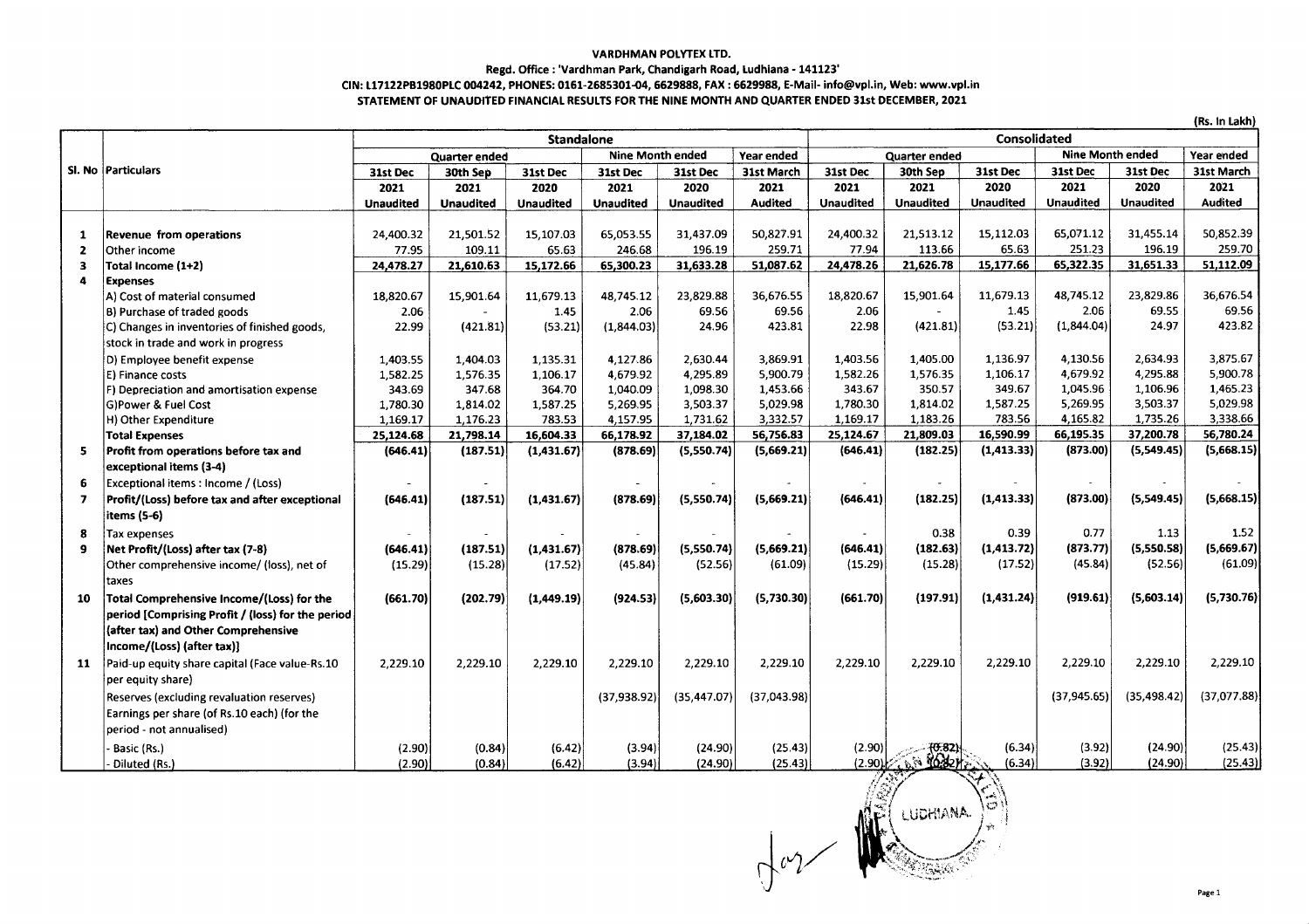Notes:

- The above standalone and consolidated financial results for the quarter ended December, 2021 were reviewed by the Audit Committee and thereafter have been adopted by the Board at its meeting held on February 12th, 2022.  $\mathbf{1}$ The company has prepared the financial results in accordance with Indian Accounting Standards (IND AS) as prescribed under section 133 of the Companies Act, 2013 read with relevant rules issued thereunder and SEBI's circul and the management has exercised necessary due diligence to ensure that the financial results present a true and fair view of the company's affairs. These results have been reviewed by the Statutory Auditors of the Company
- $\overline{2}$ Regarding the Auditors qualification w.r.t. repayment of FCCB liability, the repayment of the same has been delayed due to liquidity crisis and additional liability. if any on this account, will be booked as and when final qualification still stands as on 31.12.2021.
- $\overline{\mathbf{3}}$ Due to various factors beyond the control of management/external factors, the company had defaulted on payment of its debt obligations to various lenders leading to its borrowings being classified as NPA by the banks. The company has requested bankers for resolution of its accounts. Further two of the lenders namely Puniab National Bank & Jammu and Kashmir Bank and some operational creditors have filed applications under Insolvency and Bankruptcy Code 2016 with NCLT for initiating Corporate Insolvency Resolution Process (CIRP). The petitions have not been admitted so far. Further, State Bank of India, United Bank of India, Canara Bank, Bank of Baroda and Bank Of Maharashtra have already assigned their respective shares to Phoenix ARC.
- $\overline{4}$ Despite net worth having been fully eroded, the Management is of the view that the company is an operative company. In view of the same, the financial statements have been prepared on a "Going Concern" basis
- The results of foreign subsidiary F.M. HammerleVerwaltung GMBH have not been consolidated for the current quarter as the entity has been closed vide order dated 03.12.2021. 5
- The company has entered into arrangement with few vendors from whom company is purchasing raw materials and in turn processing the same to the finished output, which is sold back to them. 6
- $\overline{7}$ The Company's operations and financial results for the quarter and Nine Month ended December 31, 2021 and the corresponding quarter and Nine month ended December 31, 2020 are not comparable as the results of the previous periods were impacted by COVID-19 pandemic and the consequent lockdown announced by the Central / State Governments, due to which the operations were suspended for part of the Nine month ended December 31, 2020.
- 8 The business of company falls within a single Primary Segment Viz, Textile and hence, the disclosure requirement of IND-AS 108 'Operating segment' is not applicable.
- 9 Figures relating to previous period have been regrouped/rearranged, where necessary to make them comparable with those of the current period.

Place: Ludhiana Date: 12th February, 2022



Redby Nichardon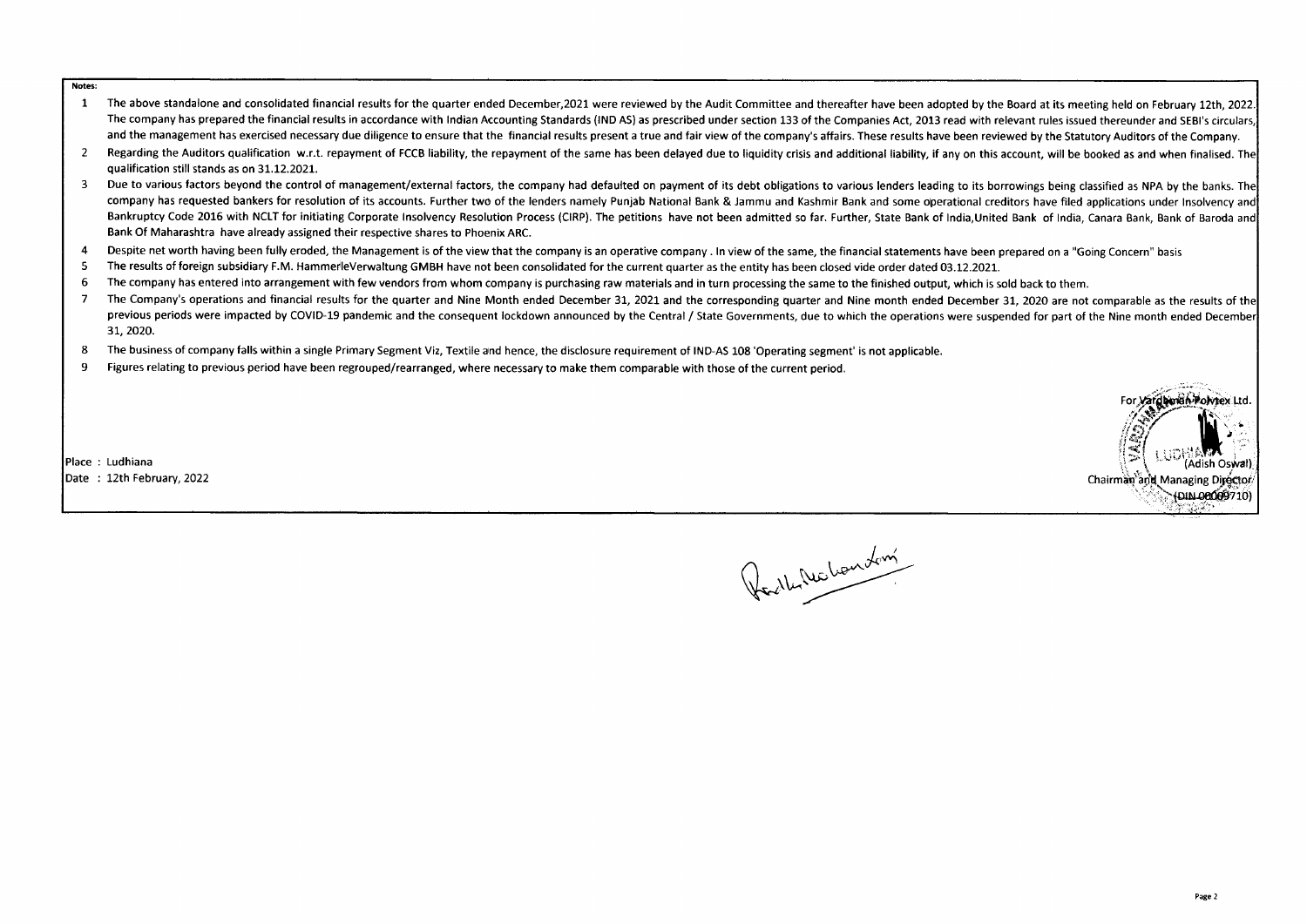

ROMESH K. AGGARWAL & ASSOCIATES

CHARTERED ACCOUNTANTS Heod Office - GT Road, Miller Ganj, Ludhiana <sup>141003</sup> Delhi Chandigorh ludhiana Phones: 2532920, 2534289

Independent Auditor's Review Report On the Quarterly and Year to Date Unaudited Standalone Financial Results of the Company Pursuant to the Regulation 33 of the SEBI (Listing Obligations and Disclosure Requirements) Regulations, 2015, as amended

To The Board of Directors, Vardhman Polytex Ltd.

1. We have reviewed the accompanying statement of unaudited standalone financial results of Vardhman Polytex Limited ("the Company") for the quarter and nine months ended December 31, 2021 ("the Statement") attached herewith, being submitted by the Company pursuant to the requirements of Regulation 33 of the SEBI (Listing Obligation and disclosure requirements) Regulations, 2015 as amended ("the Listing Regulations").

2. This Statement which is the responsibility of the Company's Management and approved by the Board of Directors, has been prepared in accordance with the recognition and measurement principles laid down in the Indian Accounting Standard 34 "Interim Financial reporting" (lnd AS 34) prescribed under Section 133 of the Companies Act,2013 as amended read with relevant rules issued thereunder and other accounting principles generally accepted in India. Our responsibility is to express a conclusion on the Statement based on our review.

3. We conducted our review of the Statement in accordance with the standard on Review Engagements (SRE) 2410, "Review of Interim Financial Information Performed by the Independent Auditor of the Entity," issued by the Institute of Chartered Accountants of India. A review of interim financial information consists of making inquiries, primarily of the Company's personnel responsible for financial and accounting matters, and applying analytical and other review procedures. A review is substantially less in scope than an audit conducted in accordance in with Standards on Auditing specified under Section 143(10) of the Companies Act, 2013 and consequently does not enable us to obtain assurance that we would become aware of all significant matters that might be identified in an audit. Accordingly, we do not express an audit opinion.

4. The company had credited profit of Rs 396.44 lacs due on payment of FCCB liability to the statement of profit& loss during the period ending March 31,2017. This profit should have been credited in the statement of profit & loss on paynent of FCCB liability which is still outstanding to the tune of 554,160 USD as on December 31,2021. The same has not been addressed in the current period under audit. This matter was also qualified in all the previous limited review/audit reports submitted by us.

5. Based on our review conducted as above, except for the effect of our observation stated in Para 4 above, nothing has come to our attention that causes us to believe that the accompanying statement prepared in accordance with the recognition and measurement principles laid down in the aforesaid Indian Accounting Standard and other accounting principles generally accepted in India, has not disclosed the information required to be disclosed in terms of Regulation 33 of the SEBI (Listing Obligations and